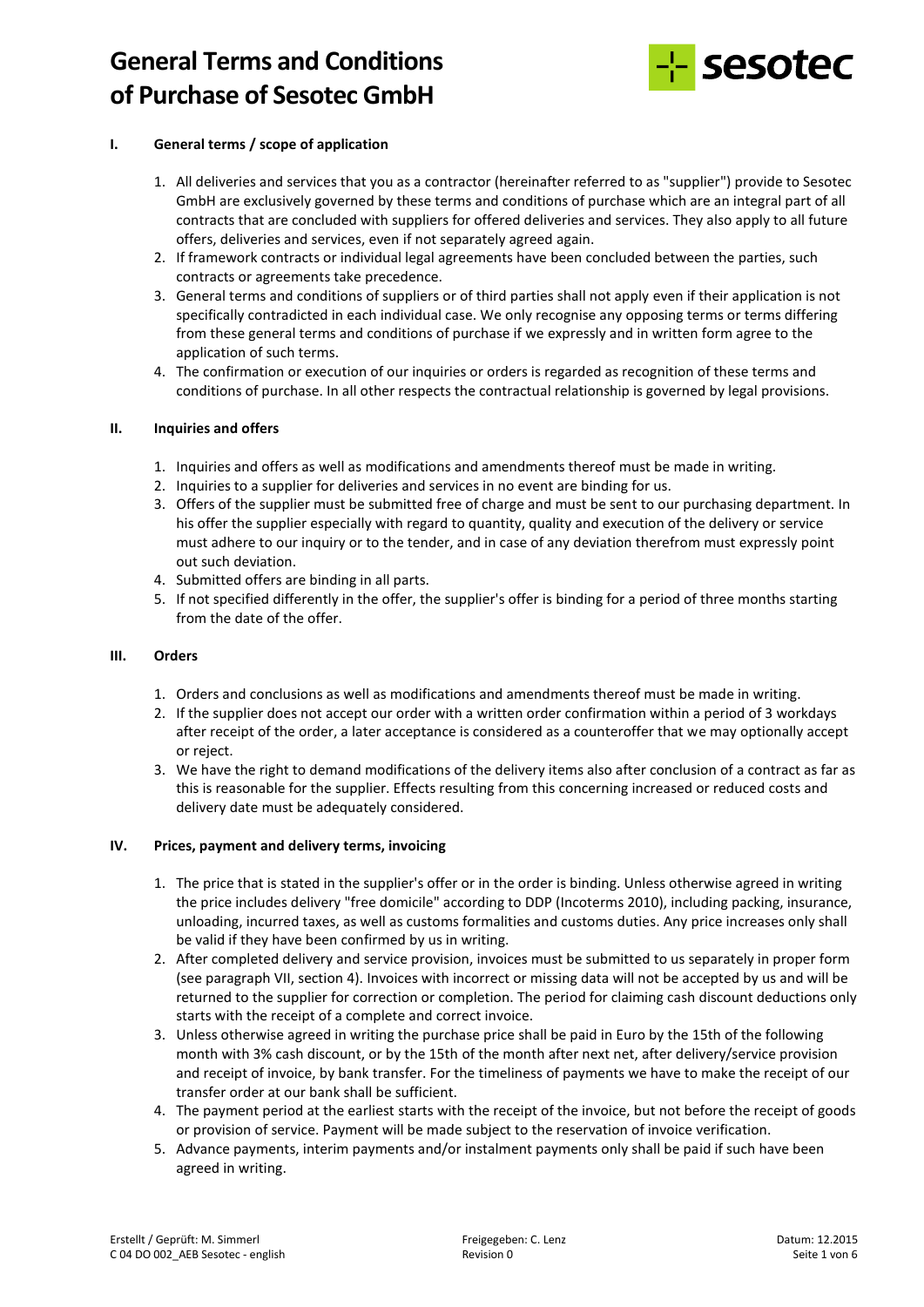

- 6. Any changes of prices and conditions only may be made in consultation with the purchasing department and must always be made in writing.
- 7. The supplier does not have the right to assign claims he holds against us to third parties without our written approval. Setting off with counterclaims only is permissible as far as these are uncontested or have been legally established.
- 8. We are entitled to rights of set-off and retention to the extent provided by law.
- 9. Payments do not mean that the delivery/service is recognised as being compliant with the contract.

## **V. Delivery times and dates**

- 1. The delivery times and dates that are stated in the supplier's offer and in our order are binding. The proper receipt of the goods at the place of destination or the proper provision of the service and the handover of the documentation at the place of receipt or place of use stated by us, or the timeliness of successful acceptance, are decisive for the observance of the delivery time and delivery date.
- 2. The supplier is obliged to immediately inform us in writing if any circumstances should occur or should become recognisable for him which would have the result that agreed delivery times and dates cannot be observed. In such written information the supplier must state the reason and estimated duration of the delivery delay.
- 3. If the day on which delivery must be performed at the latest can be determined based on the contract, the supplier will be in default starting from the end of this day without the necessity of a reminder from us.
- 4. If the supplier should be in default with delivery because he exceeds the contractually agreed delivery date, we have the right, without prejudice to our other rights, to demand from the supplier a flat compensation for delay for additionally incurred costs (e.g. for transport, insurance, storing) up to a maximum of 10% of the contract value that is in default. We reserve the right of asserting any verified higher damage.
- 5. If a delivery should be made earlier than agreed we reserve the right to return the delivery at the expense of the supplier. If an early delivery is not returned, the goods will be stored until the agreed delivery date at the expense and risk of the supplier. In case of an early delivery we reserve the right to make payment only on the agreed due date.

## **VI. Transfer of risk**

- 1. Unless otherwise agreed, deliveries must be delivered to the receiving department, Regener Str. 130, 94513 Schönberg.
- 2. The moment of delivery and of transfer of risk, unless otherwise agreed, is defined by the terms of DDP (Incoterms 2010). Correspondingly the risk only passes to us when unloading by the supplier at the specified place of destination has been performed.

## **VII. Business documents**

- 1. If in our order we have stated an order, inventory, or material number, the supplier is obliged to state such numbers in all correspondence (order confirmation, delivery notes, shipping documents, invoices, etc.). Any processing expenses arising for us due to incorrectly stated or missing numbers and the consequences of delays that are caused by this must be borne by the supplier.
- 2. Order confirmations furthermore must contain at least quantity and price, payment and delivery terms, and a binding delivery date.
- 3. Every delivery must include a delivery note which, in addition to the data specified in section 1, also contains a description of the contents with type and quantity.
- 4. The invoice preferably should be sent in electronic form to billing@sesotec.com. As an alternative the invoice also can be sent as hardcopy to Sesotec GmbH, Regener Str. 130, 94513 Schönberg. Invoice documents at least must contain the mandatory data specified by the German Federal Ministry of Finance (Bundesministerium für Finanzen, abbreviated BMF). The invoice furthermore must contain the data specified in section 1, and must state the delivery and payment terms.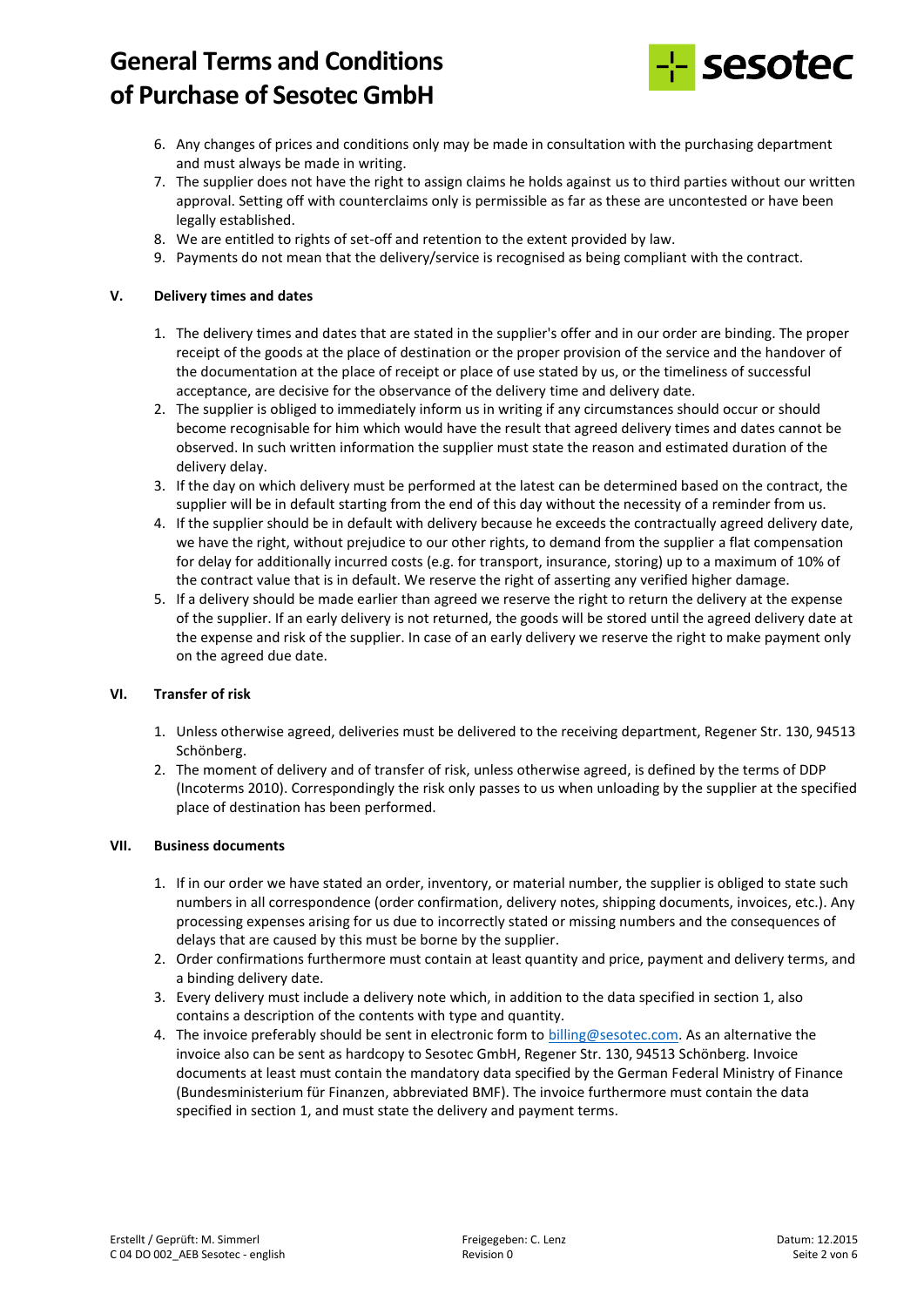

## **VIII. Quality and documentation**

- 1. Unless otherwise contractually agreed, the supplier as minimum obligation for his deliveries must observe product law provisions as applicable in the Federal Republic of Germany, acknowledged rules of technology, safety regulations, and the agreed technical specifications, and must at his expenses for this purpose establish, document, and verify a quality management system complying with acknowledged rules (e.g. DIN EN ISO 9001).
- 2. We reserve the right to convince ourselves of the effectiveness of the quality management system at the supplier's place.
- 3. Any modifications of specified product characteristics or of the influencing production process must be reported to us or must be agreed with us. If the supplier fails to provide such information, we have the right to reject delivery and make covering purchases at the expense of the supplier. Possible additional costs shall be borne by the supplier.
- 4. The supplier is not authorised to pass on parts of the order to third parties or to subcontractors. Such passing on always requires our prior written approval.
- 5. The supplier must constantly inspect the quality of the delivery items. The contractual partners will inform each other about possibilities of quality improvement.
- 6. If type and scope of inspection as well as inspection equipment and methods are not firmly agreed between the supplier and us, we, upon request of the supplier, are prepared to discuss the inspections with him within the scope of our knowledge, experience, and possibilities.
- 7. For the characteristics that are specifically marked in the technical documents the supplier furthermore must record in separate reports when, in which way, and by whom the delivery items were inspected for these characteristics, and what were the results of such inspection. Traceability with respect to the material that was used and to the production process for the specifically marked characteristics must be ensured by suitable identification marking.
- 8. Inspection documents must be kept for a period of five years and must be made available to us when required. Within the scope of legal possibilities the supplier must demand the same from upstream suppliers.

## **IX. Liability for defects, warranty**

- 1. The supplier guarantees that his delivery or service has the agreed quality, meets the intended purpose, and is without defects.
- 2. We perform incoming goods inspection only with regard to identity, completeness, and externally visible defects. We will provide a notice of such defects within 5 workdays from the receipt of goods. We furthermore will provide notices of defects, especially of hidden defects, as soon as such are detected under the conditions of a proper course of business. The supplier insofar waives the right to claim late notice of defects acc. to § 377 HGB (German Commercial Code).
- 3. We are fully entitled to all legal claims for defects; in any case we have the right to demand that the supplier remedies the defects or delivers new goods, or to demand service without defects. After the second unsuccessful attempt supplementary performance is considered as having failed. The right to claim damages, especially to claim damages instead of performance, is expressly reserved. Within the scope of his liability for damages the supplier also shall reimburse disassembly, conversion, and installation costs we incur in connection with defects.
- 4. The supplier shall immediately remedy any notified defects. We have the right to perform defect remedying ourselves or to have it performed by third parties at the expense of the supplier, if the supplier despite setting of an appropriate deadline should default with defect remedying, in case of coordination between the parties, or if there should be particular circumstances that make it unacceptable for us to wait for the supplier's defect remedying. Costs incurred by this shall be borne by the supplier.
- 5. The limitation period for defect claims is 24 months starting from the transfer of risks, unless the law should provide longer limitation periods or the mandatory regulations of §§ 478, 479 BGB (German Civil Code) should apply.
- 6. The limitation period of warranty claims is suspended with the receipt of our written notice of defect by the supplier, until the supplier rejects our claims or declares the defect as remedied, or otherwise refuses to continue to negotiate our claims. In case of replacement delivery and defect remedying the warranty period for replaced and remedied parts shall start anew.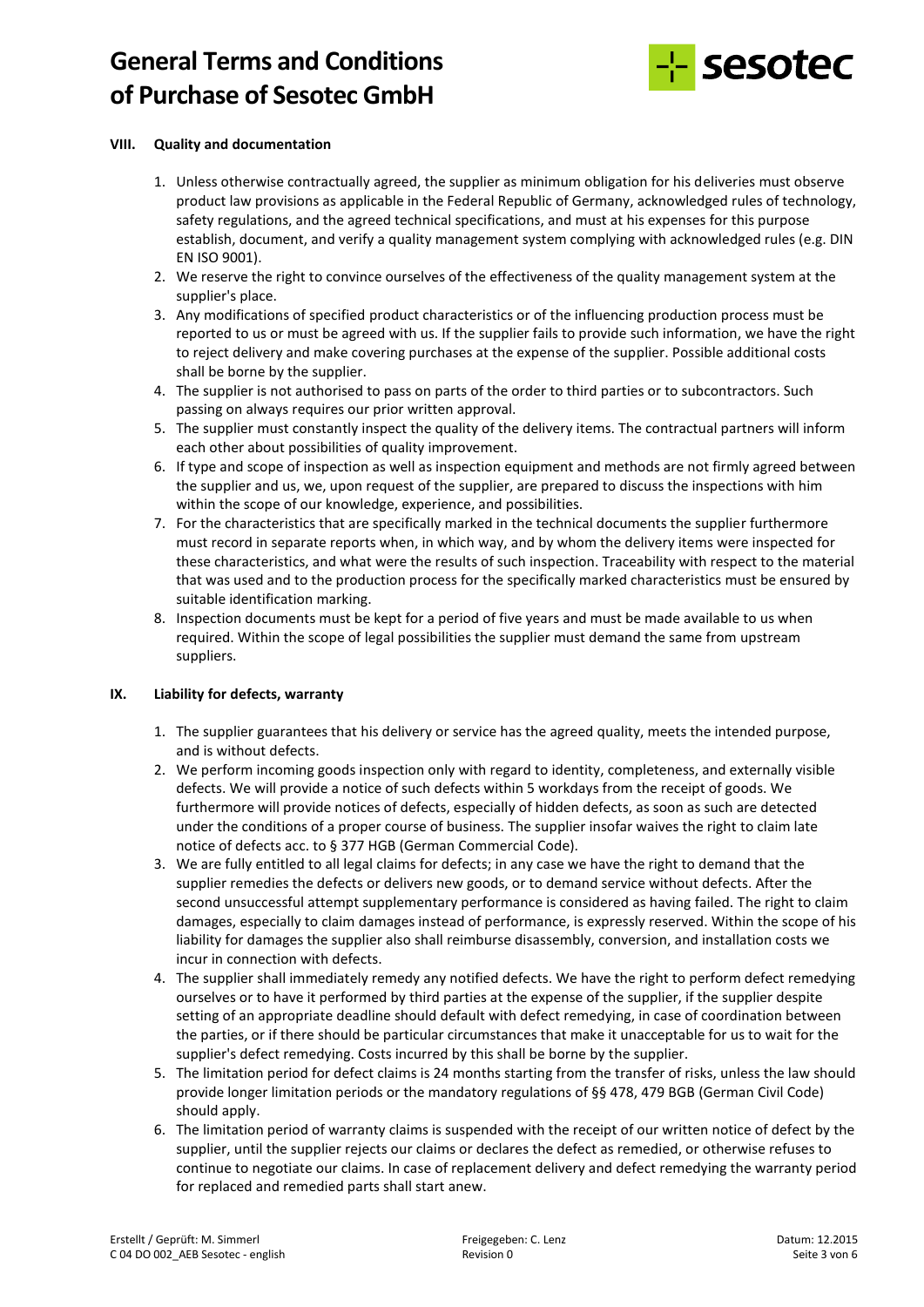

7. If the supplier should use third parties for the provision of services, he shall be liable for such third parties in the same way as for vicarious agents.

## **X. Packing**

- 1. If the nature of the goods requires packing for transportation, the goods must be delivered in packed condition to prevent transport damage. The packing must be safe for transportation and must comply with the transport regulations applicable for the chosen type of transportation and with any packing regulations specified by us.
- 2. Packaging materials only shall be used to the extent necessary for this purpose in accordance with EC directive 94/62/EC on packaging and packaging waste.
- 3. Reusable packaging (returnable containers) shall be taken back by the supplier free of transport charges.
- 4. The supplier shall be liable for the environmental compatibility of the supplied packaging materials and for any consequential damage resulting from contract infringements of this type.
- 5. If pallets are used for deliveries, care must be taken to ensure that only flawless, exchangeable euro-pallets (EPAL) are used. Damaged pallets shall be charged to the supplier at replacement cost.

## **XI. Reservation of title, provision of material and tools**

- 1. A reservation of title of the supplier only is effective if we are authorised to perform reselling and processing in the proper course of business and the reservation of title expires with the payment of the purchase price.
- 2. If we order material from the supplier we reserve title therein. Processing or alteration by the supplier shall be performed for us. If our reserved goods are processed with other items that do not belong to us, we shall acquire proportional co-ownership of the new item in the ratio of the value of the provided parts (purchase price plus VAT) to the other processed items at the time of processing.
- 3. If the item provided by us is inseparably mixed with other objects that do not belong to us, we shall acquire proportional co-ownership of the new item in the ratio of the value of the reserved item (purchase price plus VAT) to the other mixed objects at the time of mixing. If mixing is performed in such a way that the item of the supplier is to be regarded as the main item, it is agreed that the supplier shall transfer proportional co-ownership to us; the supplier shall keep safe for us the sole ownership or co-ownership.
- 4. The supplier shall keep safe our sole ownership or co-ownership free of charge.
- 5. We reserve title in any provided tools; the supplier is obliged to use such tools exclusively for the production of goods ordered by us. The supplier is obliged to at his own expense insure the tools belonging to us against fire, water, and theft at replacement value. At the same time the supplier already now assigns to us any compensation claims from such insurance; we hereby accept this assignment. The supplier is obliged to perform necessary service and inspection work at our tools as well as any maintenance and repair work at his own expense in due time. He shall immediately inform us about any malfunctions; if he culpably fails to do so, damage claims shall remain unaffected.

## **XII. Import and export regulations, customs**

- 1. The supplier must meet all the requirements of national and international customs and foreign trade laws that are relevant for the delivery or service, and he shall, before conclusion of a contract and in case of modifications, immediately provide us with all records, documents, data and information in writing that are required for the observance of the foreign trade law in case of export, import, and re-export, especially official licences that must be obtained by him or by us, and existing reporting obligations.
- 2. For customs purposes the supplier must add to the accompanying documents a commercial invoice in English and in duplicate which in case of dutiable deliveries or services separately shows the dutiable and non-dutiable price components, unless otherwise agreed. In case of free deliveries and services a declaration of value with reference of "For Customs Purposes Only" is required. The reason for the free delivery or service must be stated on the invoice or on the delivery note (e.g. free sample consignment). If for imports or exports additional official documents are required for the intended use of the delivery or service items, the supplier is obliged to immediately procure for us these documents at his own expense and make them available to us, and to contact us if there should be any questions and instructions in connection with customs duties and declarations of origin. Furthermore the supplier shall support us with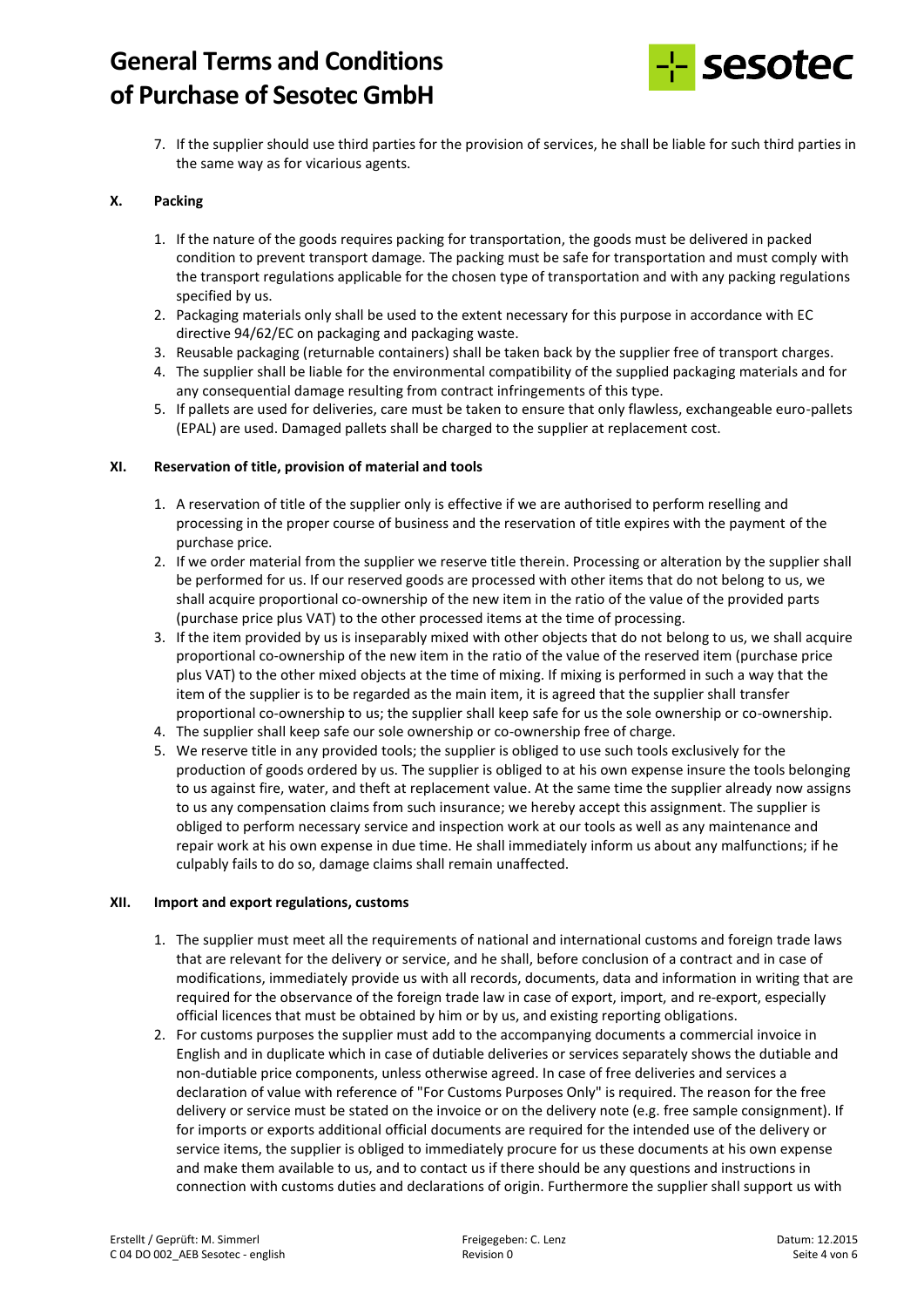

all permissible means that are required for optimal and lawful customs clearance.

- 3. The supplier shall guarantee supply chain security and observe corresponding legal requirements. The supplier undertakes to upon our request provide corresponding verification by way of certificates or declarations (e.g. security declaration as authorised economic operator AEO, declaration of compliance relating to the CTPAT initiative).
- 4. If the supplier should violate his above-mentioned obligations he shall refund to us all expenses and any damage we incur from this, except if the supplier is not responsible for the violation of obligations.

## **XIII. Safety, environmental protection, compliance, code of conduct**

- 1. All the deliveries and services of the supplier must comply with legal regulations, especially with safety and environmental protection regulations, including the ordinance on hazardous substances, the electrical and electronic equipment act, and the safety recommendations of relevant German expert committees or professional associations (e.g. VDE, VDI, DIN, etc.). Corresponding certificates, test certificates, and other certificates must be supplied free of charge.
- 2. The supplier is obliged to determine and observe the current status of directives and laws with respect to substance restrictions applying to delivered components. The supplier undertakes to not use any prohibited substances. Substances to be avoided and hazardous substances according to applicable laws and directives must be stated in the specifications. If applicable, the safety data sheets must be provided already with the offers and in the respective first deliveries with the delivery note (at least in German and English). Any information concerning the exceeding of substance restrictions and deliveries of prohibited substances must be immediately reported to us.
- 3. With the conclusion of the contract the supplier undertakes to observe the Sesotec "Code of Conduct" for suppliers, which is available for viewing and downloading in German and in English on Sesotec's website at www.sesotec.com/lieferanten-coc. The above-mentioned code of conduct at the same time is an annex to and thus an integral part of these general terms and conditions of purchase.

#### **XIV. Secrecy**

- 1. The supplier shall treat all commercial and technical details that are not public knowledge of which he learns in the business relationship with us as business secrets.
- 2. The supplier is obliged to strictly keep secret all the information he receives such as drawings, samples, models, pictures, documents, findings, calculations, and other documents. Such information may not be made accessible to third parties without our written approval. Any use for other purposes than defined by us is not permitted. This correspondingly applies to copies.
- 3. The obligation of secrecy also shall apply after the winding-up of a contract; it expires when and insofar as the know-how contained in the provided information has become public knowledge.
- 4. Corresponding obligations also must be applied to sub-suppliers.
- 5. The supplier only may use the existing business relationship with us for advertising purposes with our prior written approval.

## **XV. Product liability, indemnity, liability insurance**

- 1. The supplier shall be liable for any claims raised by third parties for personal and property damage that are caused by a defective product he supplied, and he shall be obliged to indemnify us from any liability resulting herefrom.
- 2. If we should be obliged to perform a recall campaign with third parties due to a defect of a product delivered by the supplier, the supplier shall bear all the costs involved in the recall campaign. We shall – as far as possible and reasonable – inform the supplier about the contents and scope of recall measures to be performed and give him the opportunity to comment this.
- 3. The supplier is obliged to at his own expense hold a product liability insurance with a sum insured of at least Euro 5 million per personal/property damage. Possible other damage claims shall remain unaffected.
- 4. Upon request the supplier shall provide us with a copy of the valid insurance contract.